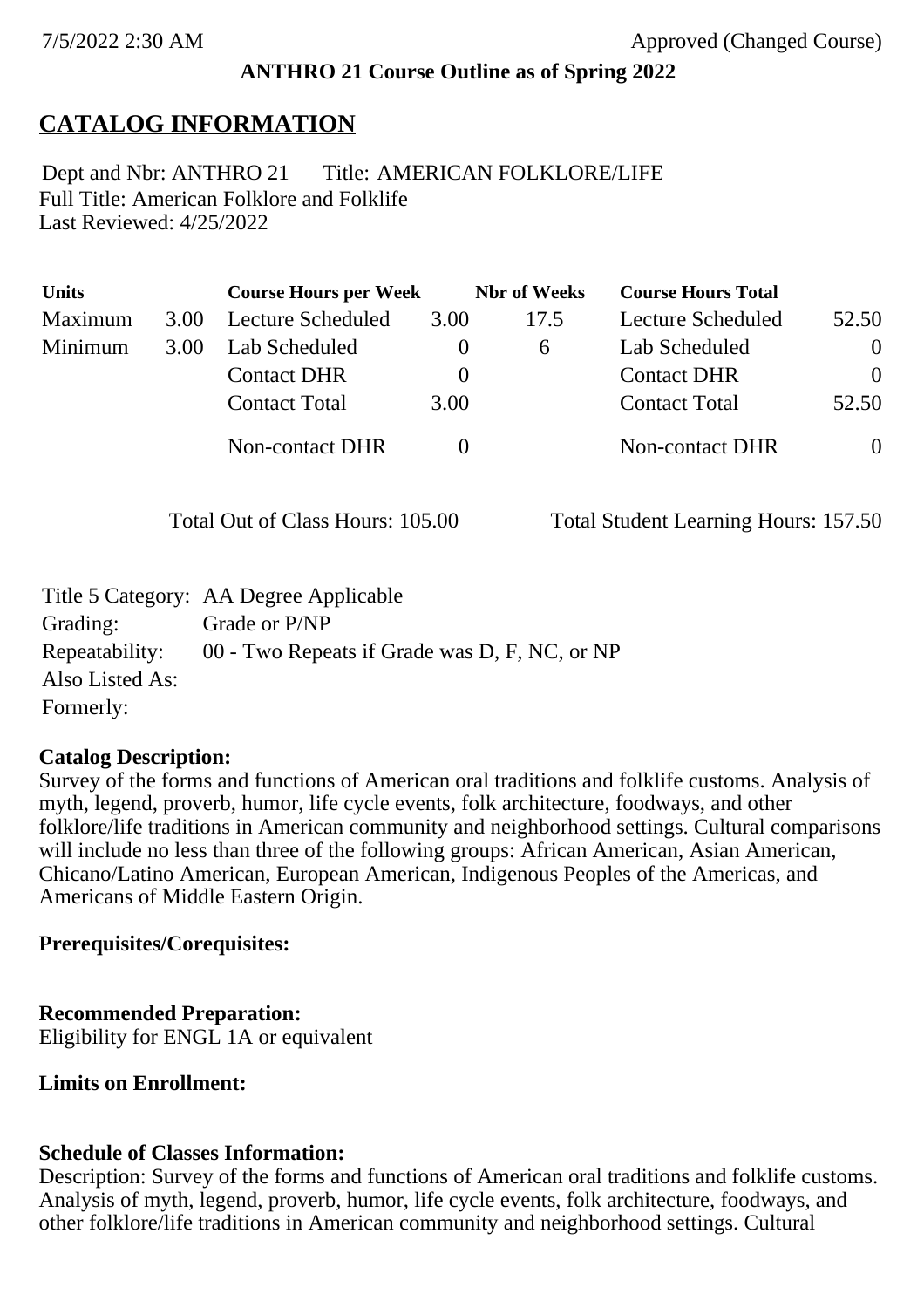comparisons will include no less than three of the following groups: African American, Asian American, Chicano/Latino American, European American, Indigenous Peoples of the Americas, and Americans of Middle Eastern Origin. (Grade or P/NP) Prerequisites/Corequisites: Recommended: Eligibility for ENGL 1A or equivalent Limits on Enrollment: Transfer Credit: CSU;UC. Repeatability: Two Repeats if Grade was D, F, NC, or NP

#### **ARTICULATION, MAJOR, and CERTIFICATION INFORMATION:**

| <b>AS Degree:</b>                 | Area<br>D<br>G                                                                                                                                                                       | <b>American Cultures/Ethnic</b><br><b>Studies</b>                                                                                                                                                                                                                                 | Social and Behavioral Sciences Fall 1981                     | Effective:                     | Inactive:              |
|-----------------------------------|--------------------------------------------------------------------------------------------------------------------------------------------------------------------------------------|-----------------------------------------------------------------------------------------------------------------------------------------------------------------------------------------------------------------------------------------------------------------------------------|--------------------------------------------------------------|--------------------------------|------------------------|
| <b>CSU GE:</b>                    | <b>Transfer Area</b><br>D<br>D <sub>1</sub><br>D <sub>3</sub>                                                                                                                        | Social Science<br><b>Ethnic Studies</b>                                                                                                                                                                                                                                           | Anthropology and Archeology                                  | Effective:<br>Fall 2011        | Inactive:              |
|                                   | D<br>D <sub>1</sub><br>D <sub>3</sub><br>D <sub>4</sub><br>D <sub>5</sub><br>D <sub>6</sub><br>D7<br>D<br>D <sub>1</sub><br>D <sub>4</sub><br>D <sub>5</sub><br>D <sub>6</sub><br>D7 | <b>Social Science</b><br><b>Ethnic Studies</b><br><b>Gender Studies</b><br>Geography<br><b>History</b><br>Interdisc Social or Behavioral<br>Science<br>Social Science<br><b>Gender Studies</b><br>Geography<br><b>History</b><br><b>Interdisc Social or Behavioral</b><br>Science | Anthropology and Archeology<br>Anthropology and Archeology   | <b>Fall 2010</b><br>Fall 1987  | Fall 2011<br>Fall 2010 |
| IGETC:                            | <b>Transfer Area</b><br>4<br>4A                                                                                                                                                      |                                                                                                                                                                                                                                                                                   | Social and Behavioral Science<br>Anthropology and Archeology | Effective:<br><b>Fall 2010</b> | Inactive:              |
|                                   | 4C<br>$\overline{4}$<br>4A                                                                                                                                                           | <b>Ethnic Studies</b>                                                                                                                                                                                                                                                             | Social and Behavioral Science<br>Anthropology and Archeology | Fall 1981                      | Fall 2010              |
| <b>CSU Transfer: Transferable</b> |                                                                                                                                                                                      | Effective:                                                                                                                                                                                                                                                                        | Fall 1981                                                    | Inactive:                      |                        |
| <b>UC Transfer:</b> Transferable  |                                                                                                                                                                                      | Effective:                                                                                                                                                                                                                                                                        | <b>Fall 1981</b>                                             | Inactive:                      |                        |

**CID:**

**Certificate/Major Applicable:**  [Major Applicable Course](SR_ClassCheck.aspx?CourseKey=ANTHRO21)

## **COURSE CONTENT**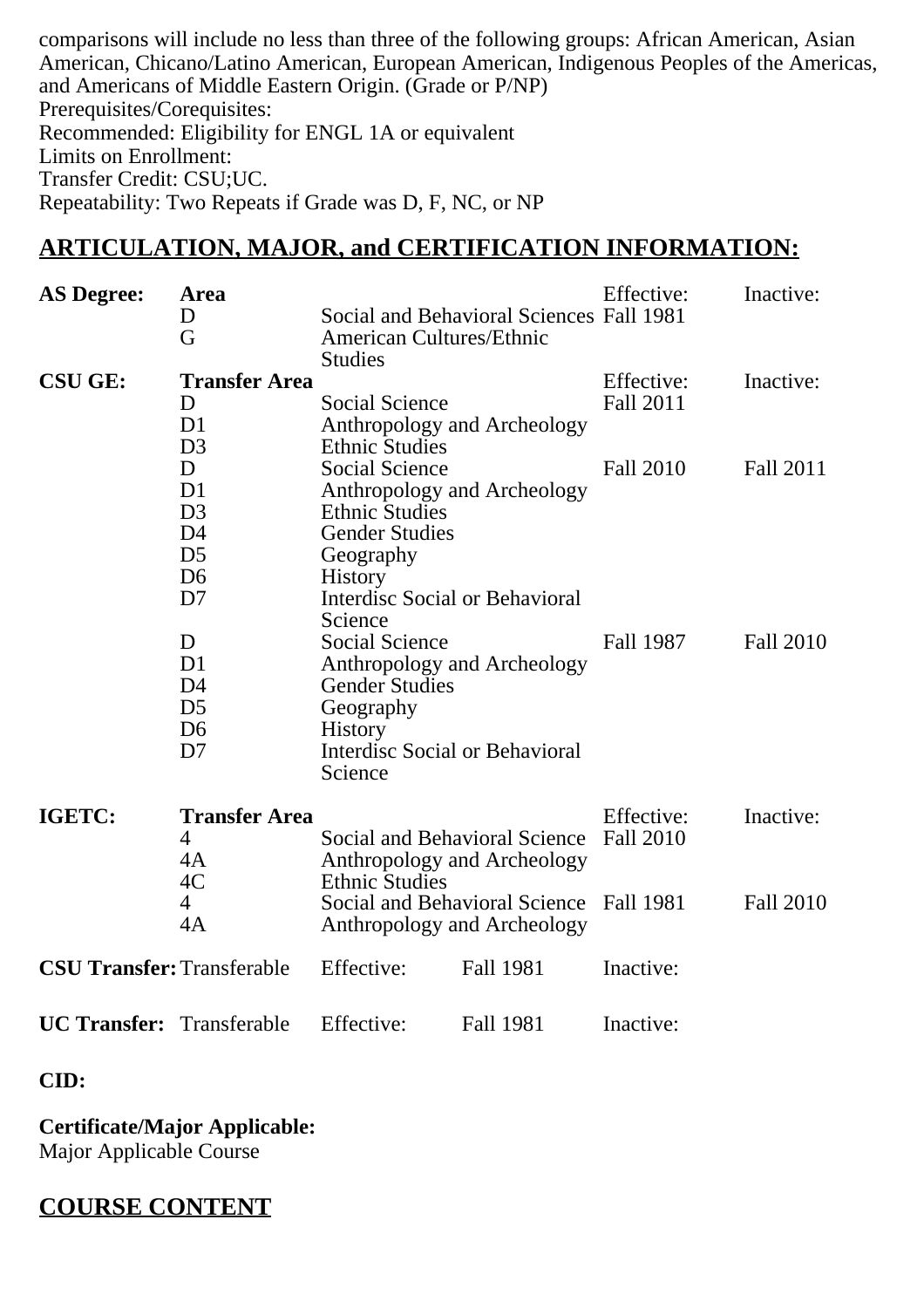## **Student Learning Outcomes:**

Upon completion of the course, students will be able to:

- 1. Analyze the oral, material, and customary folklore of diverse American cultures.
- 2. Apply folklore collection techniques when analyzing folklore materials.
- 3. Describe and explain the pervasiveness and importance of folklore and
- folklife in everyday settings and the importance of folklore as a communicative process. **Objectives:**

Upon completion of this course, students will be able to:

- 1. Formulate a definition of folklore, using anthropological terms and concepts learned in the study of American folklore and folklife.
- 2. Explain the origins and functions of folklore and folklife customs.
- 3. Evaluate the positive and negative (adaptive and maladaptive) role of folklore in the portrayal and affirmation of ethnicity, identity, and gender in the social concept of race.
- 4. Apply knowledge of field collection techniques and analysis to folklore materials in American cultures.
- 5. Compare and contrast folkore and folklife genres, concepts, and theories in no less than three of the following groups: African American, Asian American, Chicano/Latino American, European American, Indigenous Peoples of the Americas, and Americans of Middle Eastern origins.
- 6. Identify some of the major "active bearers" of folklore in the above groups.

# **Topics and Scope:**

- I. The place of folklore and folklife studies in Anthropology
	- A. History and development of folkloristics
	- B. Theoretical perspectives
		- 1. 19th century perspectives
		- 2. Contemporary perspectives
- II. Concepts and terms important in folkloristics
	- A. Culture and popular culture
	- B. Folk group, nation, ethnicity, race, gender, etc.
	- C. Genre, version and variant
	- D. Folk taxonomy
- III. Origins of folklore and folklife customs and events, covering perspectives such as:
	- A. Psychological
	- B. Cultural
	- C. Phenomenological
- IV. Role of folklore and folklife events in at least three of the following: African American, Asian American, Chicano/Latino American, European American, Indigenous Peoples of the Americas, and Americans
	- of Middle Eastern origins
	- A. Family, social, and age groups
	- B. Religion
	- C. Heath and healing
	- D. Political, occupational, and economic life
	- E. Rituals and festivals
	- F. Other
- V. Survey of folklore genres in at least three of the following: African American, Asian American, Chicano/Latino American, European American, Indigenous Peoples of the Americas, and Americans of Middle Eastern origins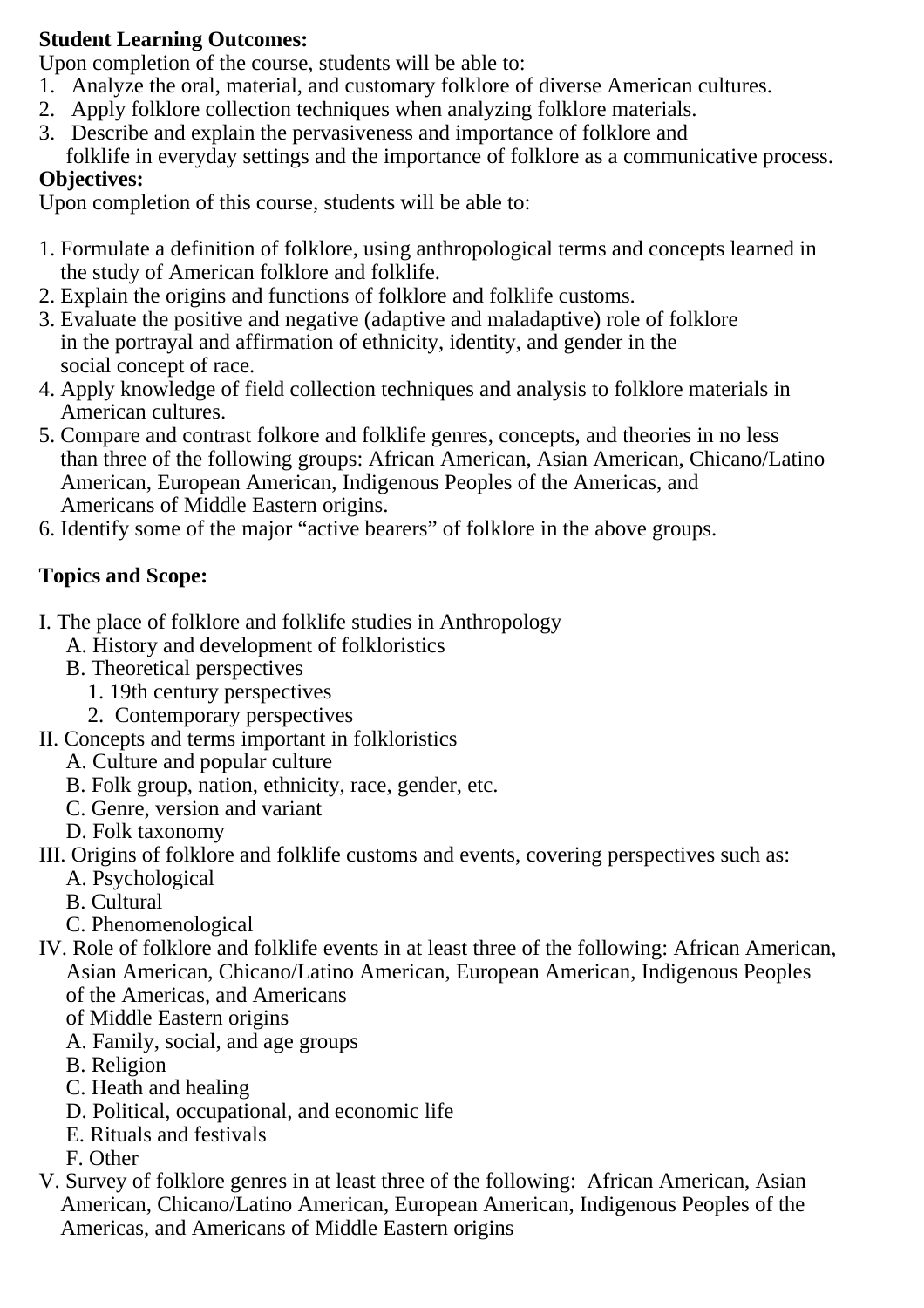- A. Narratives (legends, folktales, myths, etc.)
- B. Folkspeech and proverbs
- C. Jokes, games, graffiti
- D. Superstitions, beliefs
- E. Folk songs, ballads, dance and drama
- F. Folk medicine
- G. Other

VI. Field collection techniques, analysis, and presentations.

- A. Fieldwork rules and ethical duties to:
	- 1. Consultants
	- 2. Collaborators
	- 3. Stakeholders
- B. Collection techniques
	- 1. Interview and observation techniques
	- 2. Written and graphic recording
	- 3. Sound recording
	- 4. Visual recording
	- 5. Material lore collection
- C. Analysis
	- 1. Thesis and argument
	- 2. Supporting data
- D. Presentation
	- 1. Written report forms
	- 2. Visual and oral forms

## **Assignment:**

- 1. Read 10-25 pages weekly in required textbooks.
- 2. Take 2 to 3 exams including a final exam, which must include short answer and essay questions.
- 3. Students will make a field collection of folklore and submit it as a written essay (1200-1500 words).
- 4. Additional required assignments, which may include but are not limited to the following: a. In-class presentations of folklore collection project.
	- b. One or more 800-1250 word papers on assigned topics, including book and article response papers and critical analysis essays.

# **Methods of Evaluation/Basis of Grade:**

**Writing:** Assessment tools that demonstrate writing skills and/or require students to select, organize and explain ideas in writing.

Field collection essay, other analytical writing  $\begin{array}{ccc} \hline \end{array}$   $\begin{array}{ccc} \hline \end{array}$  Writing  $\begin{array}{ccc} \hline \end{array}$ 

**Problem Solving:** Assessment tools, other than exams, that demonstrate competence in computational or noncomputational problem solving skills.

 $25 - 40\%$